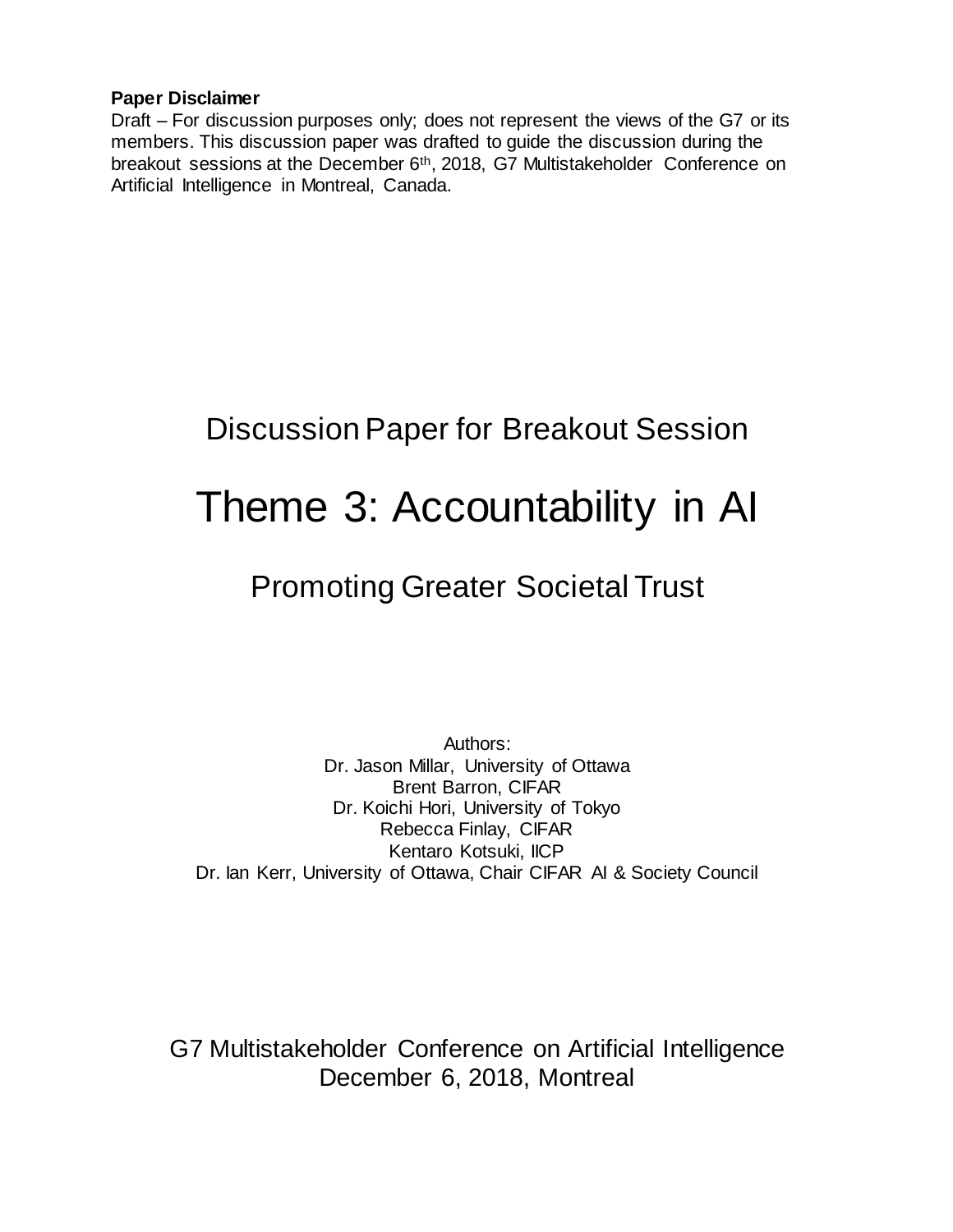## **Executive Summary**

This paper was developed at the request of the Government of Canada to support the G7 Multi-stakeholder Conference on Artificial Intelligence: Enabling the Responsible Adoption of AI on December 6, 2018. Co-leads from Canada and Japan developed this paper on accountability, the intent of which is to provide a starting point for discussions on the topic of *Accountability in AI: Promoting Greater Social Trust* at the conference. This paper and the discussion builds on work that started at the 2016 Takamatsu ICT Ministerial Meeting and led, most recently, to the Charlevoix Common Vision for the Future of Artificial Intelligence.<sup>1</sup>

This paper is organized into two sections. The first provides information on work to date in this domain and sets out various concepts and distinctions worth noting when thinking about accountability and trust in AI. The second section reports on the consultation process and discusses potential actions for different stakeholder groups for the future.

## **Discussion Questions for the Breakout Session**

Seven questions, organized under three broad headings, are proposed for framing the discussions at the conference:

#### **Principles**

- Q1: What are some shared principles for Artificial Intelligence (AI) accountability in all sectors?
- Q2: How do we determine which AI systems require more rigorous accountability regimes for their appropriate governance?

#### **Development**

- Q3: Given that trust can be misplaced—individuals can over- and under-trust AI—how can accountability regimes promote the development of *trustworthy AI that is appropriately trusted*?
- Q4: How do we balance accountability with innovation so that the benefits of AI are responsibly and inclusively secured?

#### **Instruments**

- Q5: How can we ensure a representative and diverse plurality of voices and perspectives in the development of international and national accountability regimes for AI?
- Q6: What mechanisms (regulatory vs. non-regulatory) are most appropriate to govern various applications of algorithmic decision-making?
- Q7: What role should different stakeholders (e.g. governments; international organizations; private developers, service providers and users; the legal system; etc.) play in ensuring accountability in AI, and coordination across jurisdictional and cultural boundaries?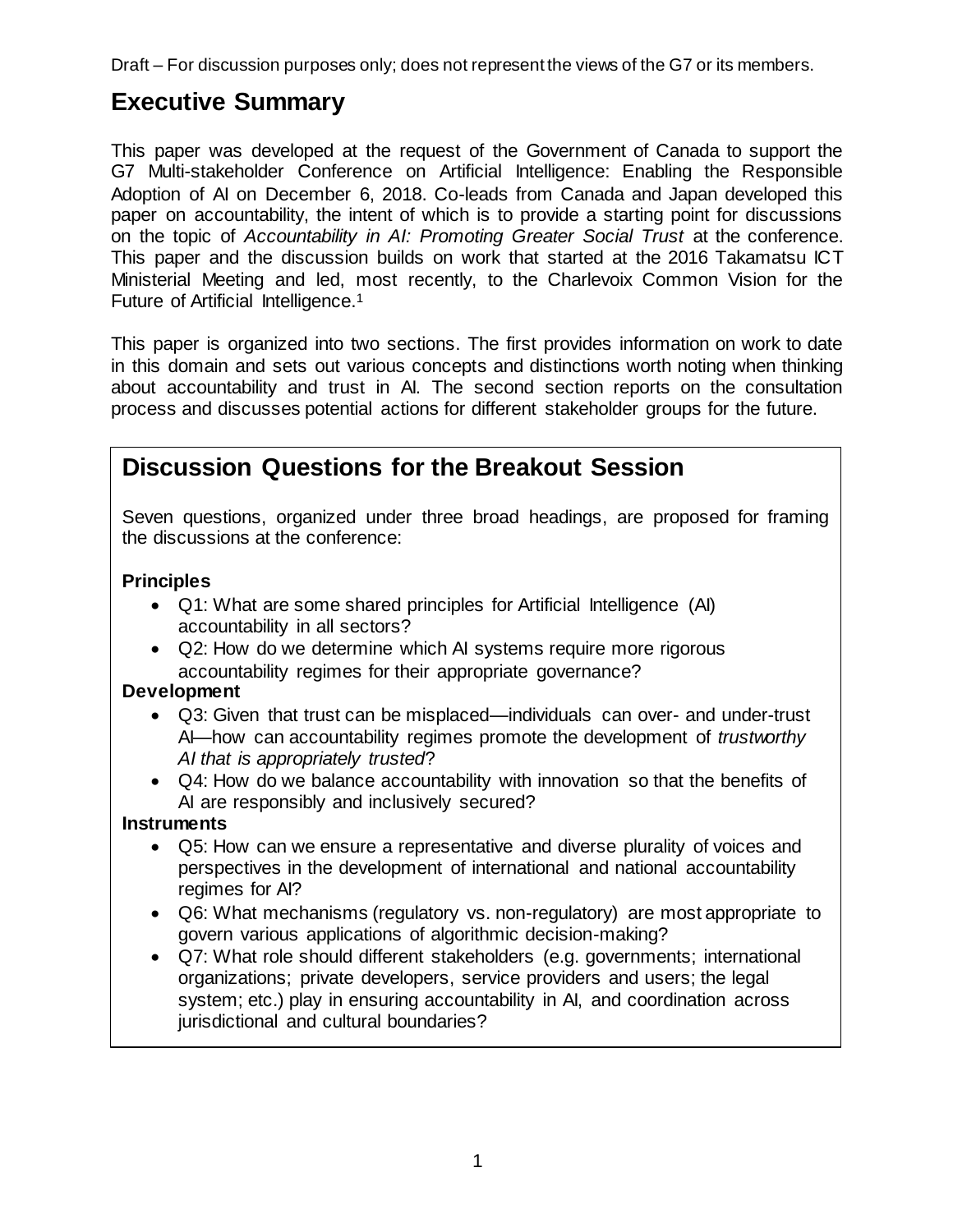## Acknowledgements and Authors Note

We gratefully acknowledge the support of CIFAR and the Ministry of Internal Affairs and Communications of the Government of Japan as well as the many stakeholders in Canada and Japan who provided feedback and advice on this paper. Please note that the ideas expressed herein are either those of the authors or were provided through the stakeholder consultation. They are not those of the governments of Canada or Japan.



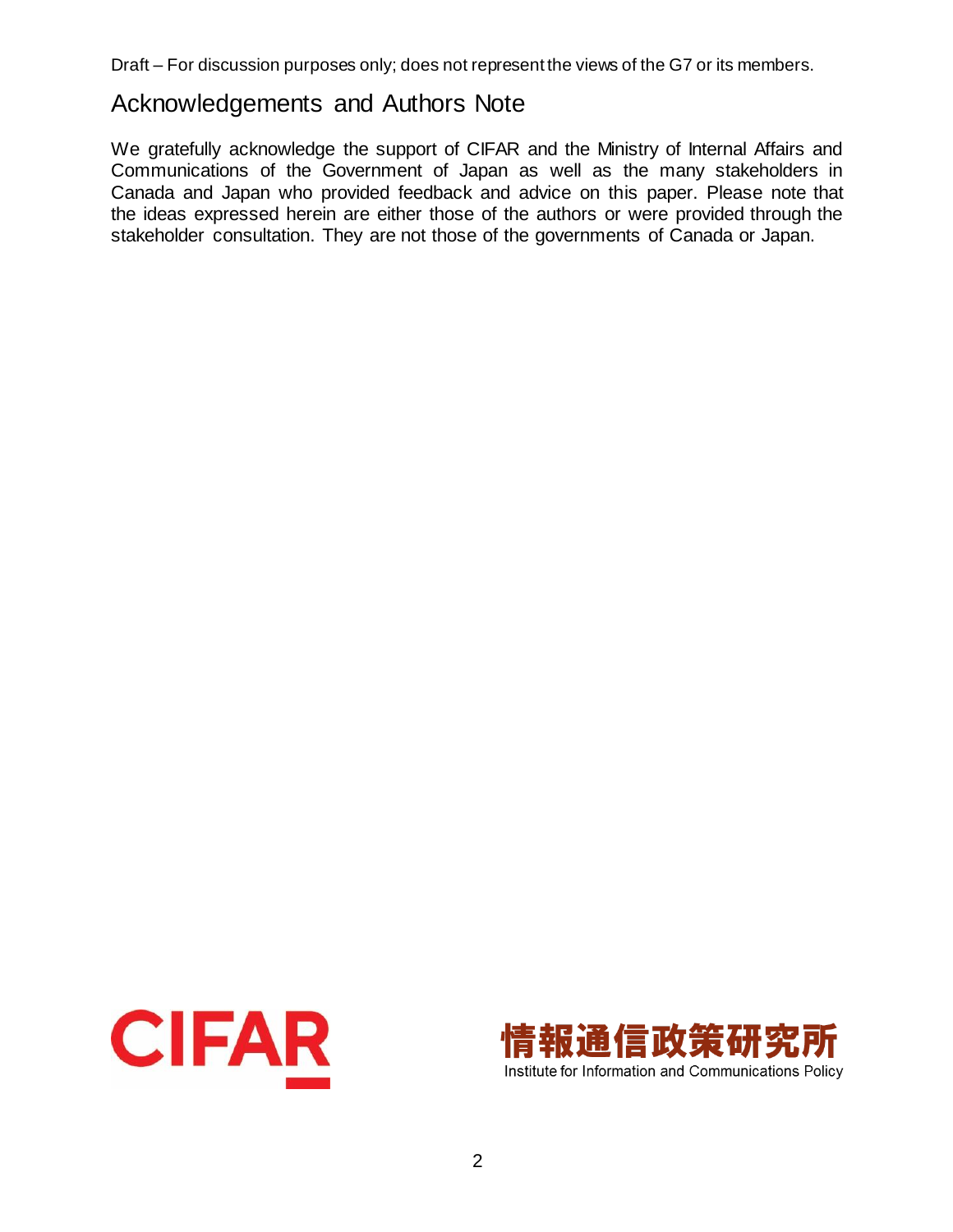## **Work to Date**

#### **Introduction**

With the development and proliferation of AI systems, there is an urgent need to address questions of accountability. However, there is a "lack of consensus among the broader community regarding what a 'solutions toolkit' would look like."<sup>2</sup> This paper surveys the topic of accountability in AI and its link to trust, proposes some key

definitions and distinctions, and provides some considerations for future discussions and potential actions among G7 members, other countries, and stakeholders worldwide.

The term *artificial intelligence* (AI) encompasses a broad range of technologies and approaches. Two general approaches to AI are worth distinguishing. One approach uses predefined models to accomplish goals; the other relies on *machine learning* to train a system to accomplish goals. There are two well-known techniques in machine learning. To define them at a very high level, they are *deep learning*, which uses very large artificial neural networks, and *reinforcement learning*, which uses a reward and punishment structure. The intent of this paper is to

#### **Key Term: Artificial Intelligence (AI)**

"[AI is] about making computers that can help us that can do the things that humans can do but our current computers can't" – Yoshua Bengio

"The field of computer science dedicated to solving cognitive problems commonly associated with human intelligence, such as learning, problem solving, and pattern recognition." – Amazon

"It is the science and engineering of making intelligent machines, especially intelligent computer programs. It is related to the similar task of using computers to understand human intelligence, but AI does not have to confine itself to methods that are biologically observable." – John **McCarthy** 

discuss accountability as it applies broadly to AI, while recognizing that certain ethical issues that have become associated with AI, most notably explainability, relate most directly to deep learning.

AI research has advanced rapidly in the past decade. Success in the lab has led to the proliferation of AI-based systems in certain sectors of society. Because of its ability to operate on massive data sets with speed, precision and accuracy that outpace human capacities, AI is beginning to be applied, or is being contemplated, in healthcare, transportation, law and order, defense, finance—virtually every sector of the economy to support and in some cases substitute human analysis and decision-making. These capabilities position AI to deliver great benefits to society.

As with any new technology, we are learning that deploying AI beyond the lab might create risks for individuals and societies, raising concerns about accountability. A few examples that help to illustrate follow. AI that is trained on biased data sets can entrench and proliferate those biases in its outputs, leading to discriminatory applications.<sup>3</sup> In practice, many deep learning systems function largely as "black-boxes," and so their behaviour can be difficult to interpret and explain, raising concerns over explainability, transparency, and human control.<sup>4</sup> Moreover, AI systems may have multiple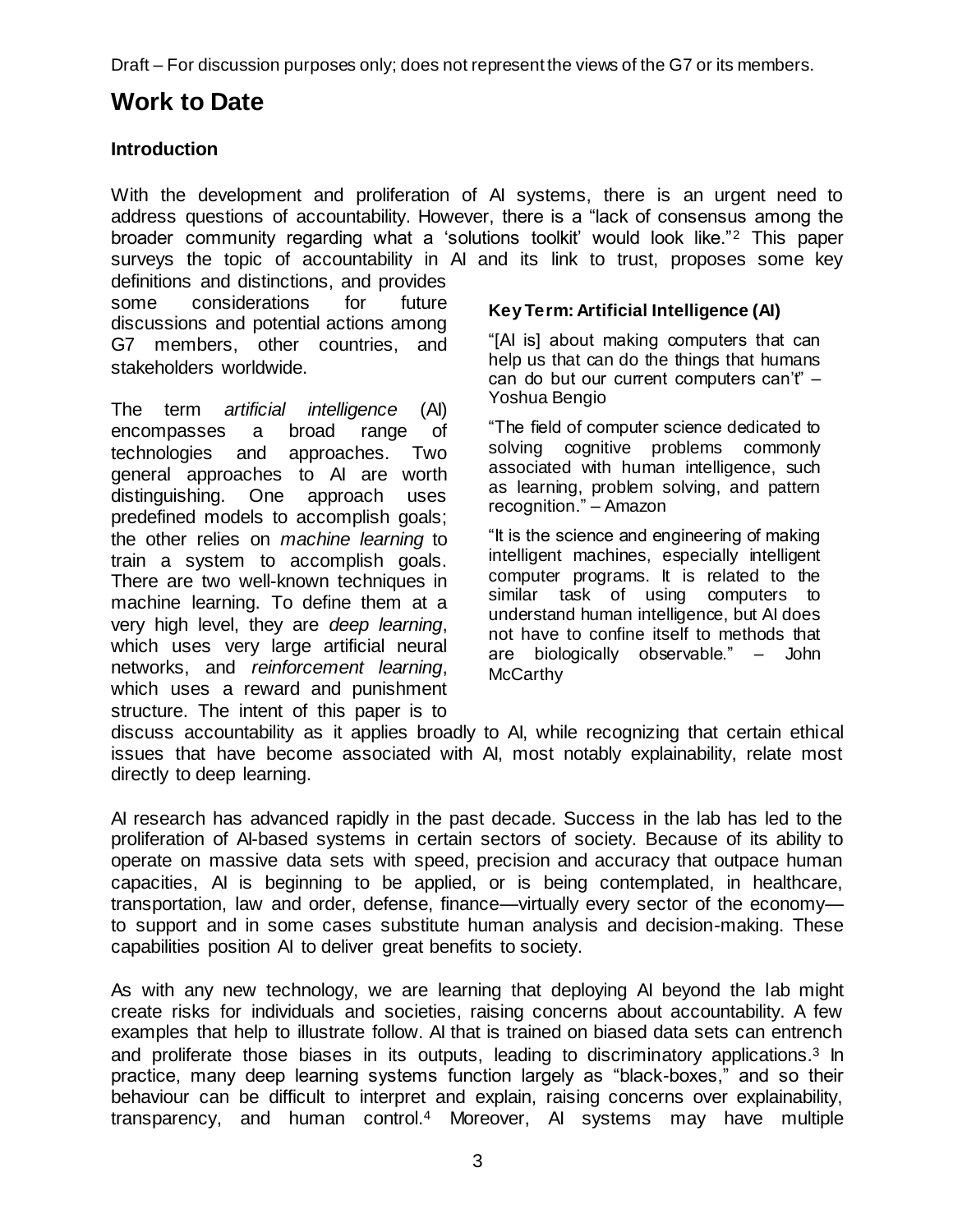components (code, sensors, data assets, etc.), any of which may malfunction, further complicating how accountability is determined. Finally, owing to the way humans often perceive AI as "superior" in its abilities, they can *over*-trust it.<sup>5</sup> These examples are not exhaustive. As we learn more about AI and its unique characteristics, the list of potential harms is evolving. An understanding of these potential harms is beginning to be incorporated into governmental thinking on AI.<sup>6</sup> Indeed, systematic research into the ethical implications of AI is progressing steadily both inside and outside of academia. Some of that emerging research focuses specifically on helping policy makers and engineers anticipate and address ethical issues related to AI, including accountability.<sup>7</sup>

Anticipating and addressing these potential risks is urgent. These systems are often opaque and complex, and their potential impact is broad. Coupled with their potential use in critical, high-stakes decision contexts (e.g. judicial reasoning, healthcare, warfare, financial transactions), their potential impact is significant. For example, a routine software update to a traffic routing algorithm controlling an automated and connected mobility system could quickly redistribute risks among millions of people within the system. Determining who ought to face greater risks within a mobility system is a weighty task with broad implications.<sup>8</sup> The process by which we ought to make that decision, as well as the responsibility for that decision and its systemic consequences, may exceed the capabilities of existing regimes (torts, consumer protection, etc.).<sup>9</sup>

Though there is clearly potential to do harm by deploying AI in some contexts, we should be measured in our concern. In many cases, the negative societal impacts of status quo (i.e. non-algorithmic) systems are not interrogated as intensely as AI systems.<sup>10</sup> In other words, it is important to understand the risks posed by AI as well as the risks posed by the status quo.

As is commonly the case, the pace of technical innovation is outpacing our policy responses with respect to accountability. Failing to establish clear guidance related to accountability could undermine trust among both experts and the public, potentially limiting the benefits of AI. At the same time, it is important to note that the goal cannot simply be to increase levels of trust in AI. This is because we can *over-* or *under*-trust an automated system. We under-trust when inaccurate assumptions (i.e. fears, misinformation) about AI prevent us from trusting it, potentially depriving us of the benefits it might produce. On the flipside, we over-trust a system when, for example, we mistakenly believe (and trust) that a system is capable of performing certain tasks that it is not. The unfortunate accidents caused by autonomous vehicles can be seen as cases of over-trust: in each case the human driver falsely believed that the automated system in control of the driving was capable of performing at a level at which it was not capable of. Thus, our aim could be to encourage *appropriate* levels of trust in AI, with accountability regimes taking the nuances of over and under trust into account.<sup>11</sup>

Finally, with the progress of AI networking where AI systems are connected to other systems, over the Internet or other information and communication networks, it will become more difficult to identify both the causes of issues as well as where the responsibility for them lies. In order to foster trust in AI, it will be important to build on a set of shared principles that clarify the roles and responsibilities for each stakeholder in the network including developers, service providers and end users in the research, development and use of AI.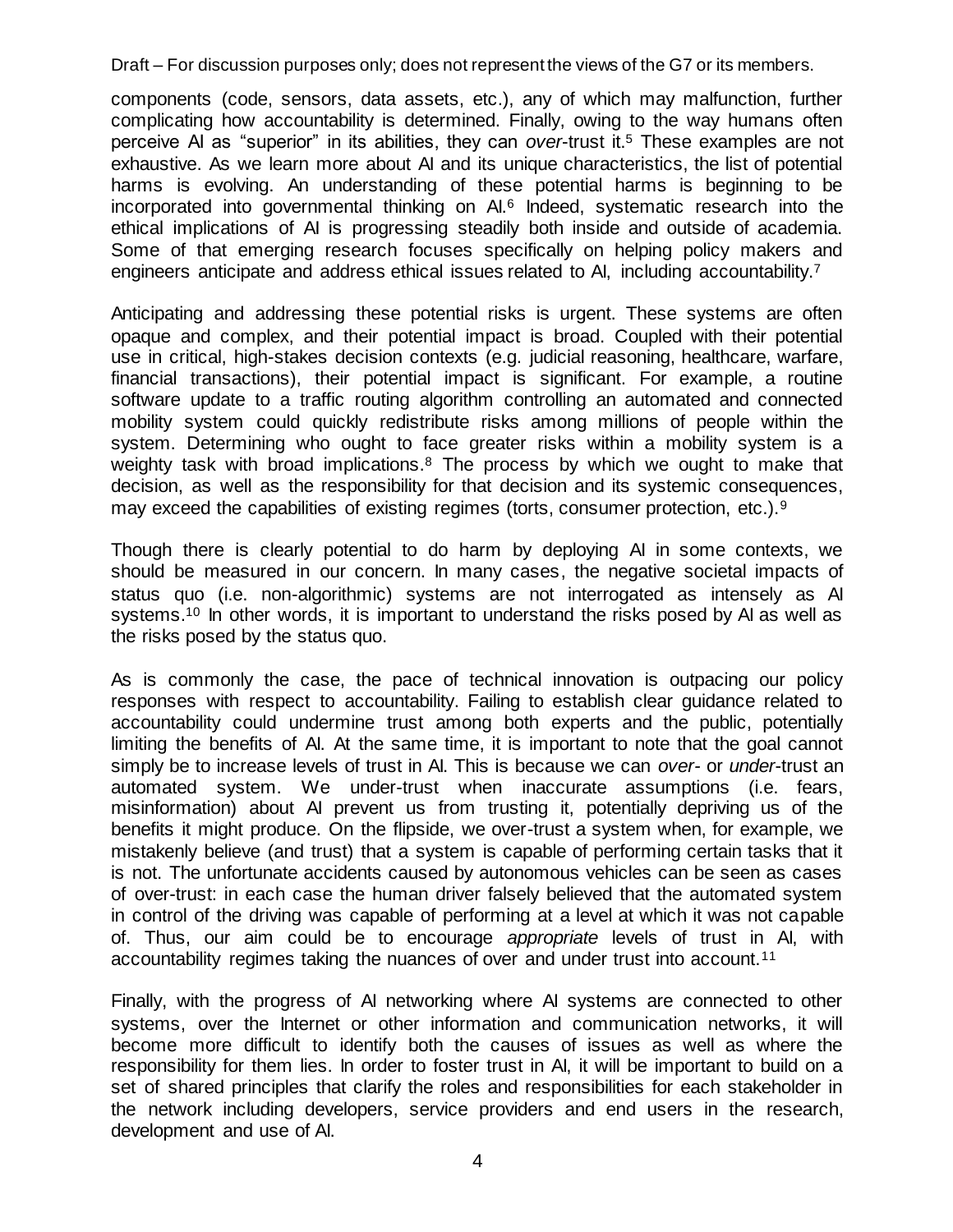#### **Accountability, Trust and Trustworthiness**

Broadly speaking, accountability is the foundation of trust in society. Accountability is about a clear acknowledgement and assumption of responsibility and "answerability" for actions, decisions, products and policies. Currently, three "senses" of accountability related to AI exist in the literature, each pointing to a different locus for action. In the first sense, accountability is a feature of the AI system itself.<sup>12</sup> Building explainability into the AI systems would partially address the AI's accountability in this sense. The second sense of accountability focuses on determining which individuals or groups are accountable for the impact of algorithms or Al.<sup>13</sup> In this sense, accountability is somewhat narrowly associated with determining who is most responsible for what effect within the sociotechnical system. Finally, and perhaps most broadly, accountability is seen as a feature of the broader sociotechnical system that develops, procures, deploys and uses AI.<sup>14</sup> For example, AI Now proposes an Algorithmic Impact Assessment framework (similar to a Privacy Impact Assessment) as a means of building accountability into the broader sociotechnical system in which AI is deployed, only part of which would include responsibility determinations. 15Along similar lines, the World Wide Web (WWW) Foundation identifies principles of algorithmic accountability, including: fairness, explainability, auditability, responsibility, and accuracy.<sup>16</sup>

All three senses of accountability are being actively researched and developed.

The WWW Foundation describes a "critical" distinction between "algorithmic accountability—the responsibility of algorithm designers to provide evidence of potential or realised harms," and "algorithmic justice—the ability to provide redress from harms."<sup>17</sup> Their reason for making this distinction is the worry that focusing on redress as a means of addressing accountability distracts from a critical opportunity available to algorithm designers and engineers to anticipate harms *before the AI is deployed*. While taking this advice to heart, one must also be careful not to place too much emphasis on the responsibility of algorithm designers to anticipate harms, which could distract from a broader approach for addressing accountability in AI.

The above trust and accountability considerations point to a useful distinction between *trusting a system* and the *trustworthiness of a system*. <sup>18</sup> Trusting a system appropriately means having a justified level of trust in a system, that is, having just the right amount of trust in it. Thus, the *trustworthiness* of a system can be defined as the extent to which a system can reliably perform or fulfill its designated purpose as expected. For example, news stories shared on social media platforms are frequently trusted at a level higher than they should be, because some news stories are inaccurate and therefore are not trustworthy. Similarly, scientific publications are often trusted less than their trustworthiness would justify, and thus are often *under*-trusted. As a final example, people who trust flying in airplanes are trusting appropriately, because by all measures, air travel is a very trustworthy mode of transportation. When it comes to AI, various factors can cause people to not trust otherwise trustworthy AI. By developing robust accountability regimes for AI systems, including the broader surrounding sociotechnical systems, *appropriate trust in AI would be promoted among experts and the public*.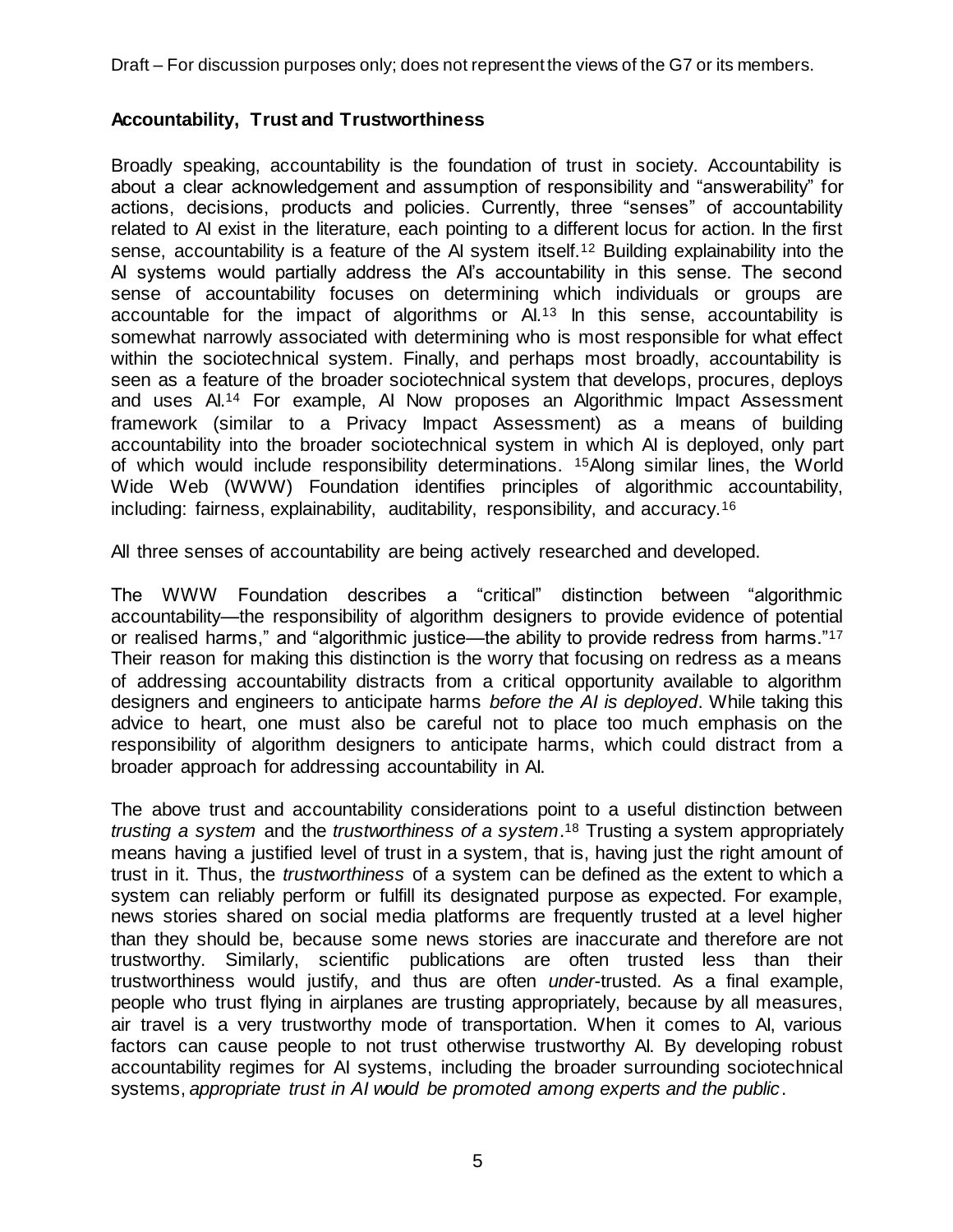Transparency is often mentioned in discussions of AI accountability, because transparency allows for greater scrutiny of an AI system. However, accountability does not necessarily increase or improve simply by increasing transparency. In the absence of robust processes, principles, and frameworks, transparency alone not sufficient to ensure greater accountability.

Another challenge for accountable AI is that AI is portable across borders. It is developed and deployed in multiple jurisdictions, and in ways that cross international and cultural boundaries. Distribution and movement of digital assets is difficult to constrain. This has the effect of complicating trust, for example, when AI that is developed with one set of cultural assumptions embedded into it, is deployed in a "foreign" cultural context, where trust-building norms differ. It also complicates individual jurisdictional responses, since an AI might or might not be built to respect the local laws and appropriate cultural norms. The difficulties of dealing with cross-jurisdictional issues are not new, characterizing a number of issues in the digital age, privacy being chief among them. As we have seen with the recent European General Data Protection Regulation (GDPR), cross-jurisdictional solutions require multi-stakeholder input and would benefit from multi-lateral coordination. This coordination could not only ensure that an AI is functioning within the legal constraints of multiple jurisdictions, but also that it is functioning safely and in a trustworthy manner.

Finally, more research is needed to better support decision-making related to:

- bias
- explainability in AI
- $\bullet$  ethics in engineering/design processes<sup>19</sup>
- effective public and multi-stakeholder engagement strategies for accountability in AI
- effective policy options
- ethical issues in AI
- legal analyses
- effective AI monitoring and audit strategies and techniques across multiple technologies and systems
- computational journalism<sup>20</sup>, etc.

#### **International Activity**

Various international policies, programs, centres, and activities have been launched to address the development of robust and global AI accountability. Some of the gaps in knowledge they are tackling include how to:

1. secure public sector input on the design of appropriate accountability regimes for AI;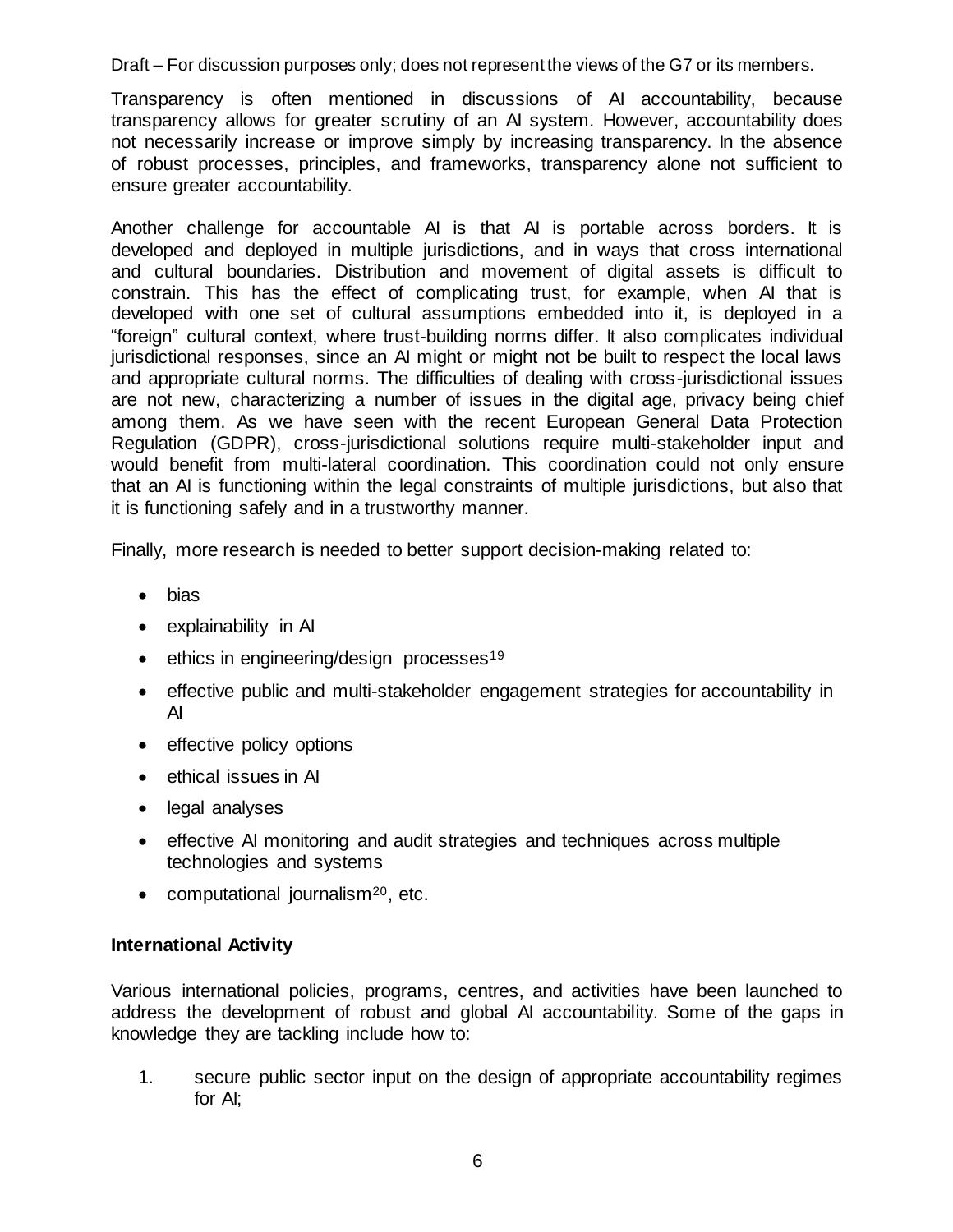- 2. support the development and maintenance of robust and global AI accountability regimes;
- 3. develop principles or working definitions of different "senses" of accountability;
- 4. develop algorithmic literacy strategies for informing and educating various stakeholder groups on the nature and impacts of algorithms they are subjected to;
- 5. build consensus among the broader community regarding what a "solutions toolkit" would look like21;
- 6. develop key indicators for Algorithmic Accountability and Algorithmic Justice; and,
- 7. establish clarity and/or agreement on the roles of various actors and stakeholders in ensuring accountability in Al.<sup>22</sup>

The following are some examples of work underway in standards and principles development, as well as individual jurisdictional approaches.

#### *Declarations of Principles*

Governments and other multi-stakeholder groups at the national, regional and municipal levels are declaring principles that will guide various aspects of AI development, procurement and use.<sup>23</sup> Additionally, a number of private organizations have introduced principles-based frameworks for the responsible adoption of AI. These include Google, SAP, and Microsoft.<sup>24</sup>

**Japan -** The Conference of Advisory Experts of Japan's Ministry of Internal Affairs and Communications has drafted AI R&D Principles to promote the societal and economic benefits of AI while mitigating risks, such as transparency and loss of control. The Conference's overarching vision is that of a *Wisdom Network Society*:

"…a society where, as a result of the progress of AI networking, humans live in harmony with AI networks, and data/information/knowledge are freely and safely created, distributed, and linked to form a *wisdom network*, encouraging collaborations beyond space among people, things, and events in various fields and consequently enabling creative and vibrant developments."<sup>25</sup>

The principles for realizing this vision include collaboration, transparency, controllability, safety, security, privacy, ethics, user assistance, and accountability.

Building on that work, the Conference has introduced Draft AI Utilization Principles<sup>26</sup>, which puts forward principles through the three pillars of promoting benefits, mitigating harms, and building trust:

- 1. Principle of proper utilization
- 2. Principle of data quality
- 3. Principle of collaboration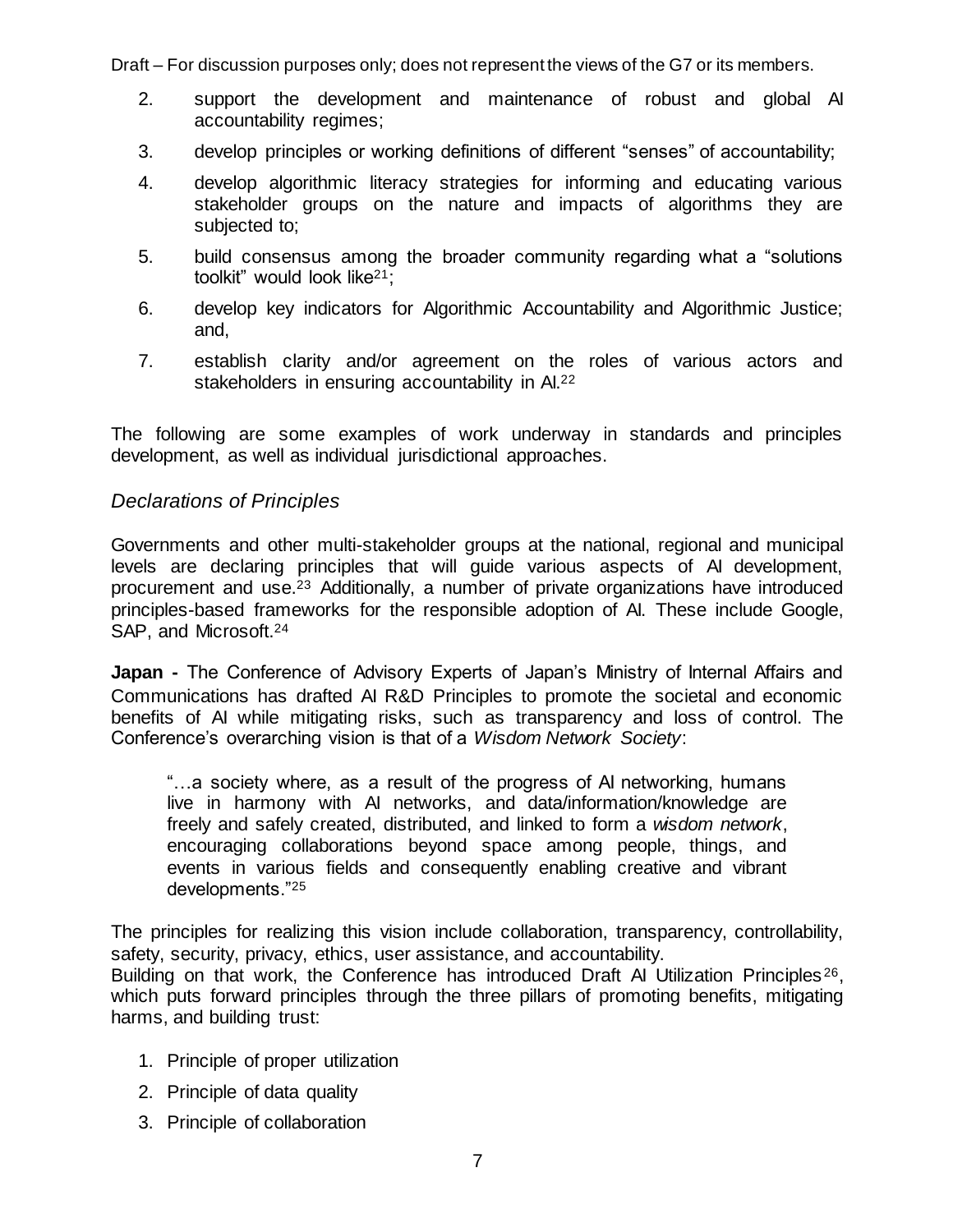- 4. Principle of safety
- 5. Principle of security
- 6. Principle of privacy
- 7. Principles of human dignity and individual autonomy
- 8. Principle of fairness
- 9. Principle of transparency
- 10. Principle of accountability

In May 2018, the Cabinet Office of Japan began discussions toward the formulation of the social principles for human-centric AI, which will be basic principles for better social implementation and sharing of AI. The AI Social Principles will be finalized in March 2019.

**Canada -** The Montreal Declaration on the Responsible Development of AI, the result of a multi-stakeholder engagement process spearheaded by the Université de Montréal, seeks to outline "a series of ethical guidelines for the development of AI."<sup>27</sup> The first draft identifies seven key values to keep in mind when developing AI: "well-being, autonomy, justice, privacy, knowledge, democracy and accountability."

#### *Standards Development*

Several organizations (professional and otherwise) are working towards developing standards for the ethical development and use of AI.<sup>28</sup>

**Institute of Electrical and Electronic Engineers (IEEE) -** In 2016, IEEE, the world's largest professional engineering organization, established the *Global Initiative on Ethics of Autonomous and Intelligent Systems*. In its second version, this guiding document describes the ongoing work of various standards working groups that have since been established to address a number of sub-domains, including:

- data privacy;
- **transparency of autonomous systems;**
- a model process for addressing ethical concerns during system design;
- standards for ethically driven nudging for robotic, intelligent and autonomous systems; and,
- well-being metrics for ethical AI and autonomous systems.

**International Standards Organization (ISO) -** ISO has recently created a new technical subcommittee in the area of AI (SC 42), which is working to develop foundational standards as well as addressing issues related to safety and trustworthiness. SC 42 has created study groups on computational approaches and characteristics, trustworthiness, and use cases and applications.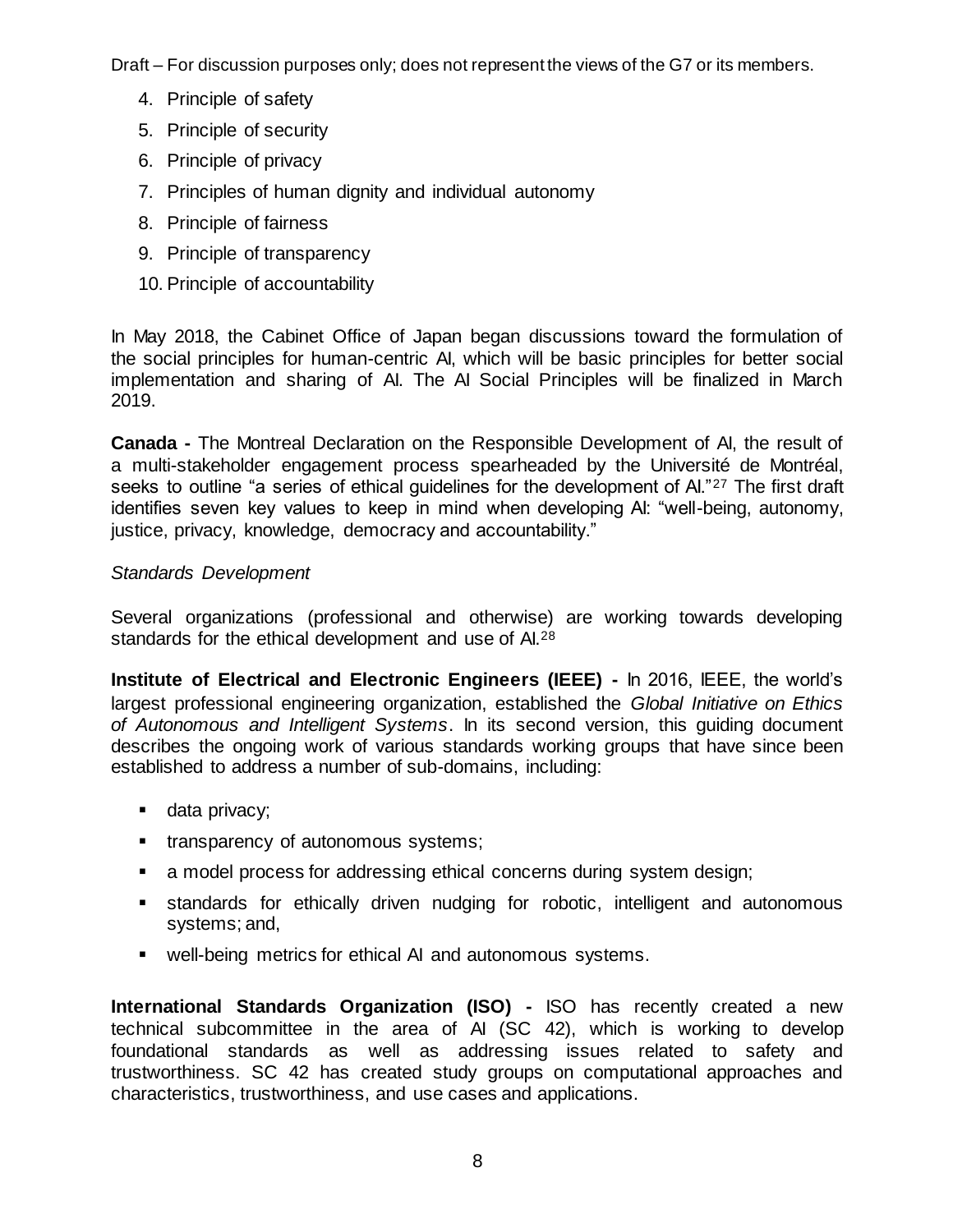These initiatives offer promising starting points and have the potential to contribute positive and significant results within their individual mandates; much can be learned and transferred from them. However, more work is needed to develop a fully articulated, robust and global AI accountability regime.

Below are examples of formal strategies undertaken by individual jurisdictions that may serve as precedents for other regions:

#### *Government of Canada Directive on Automated Decision-Making*

The Government of Canada is working towards releasing the first version of its Directive on Automated Decision-Making, which, in its current draft<sup>29</sup>, sets out several requirements for AI development and use. This Directive applies only to Government of Canada systems in development that provide external services, and can be applied to any system, tool, or model used to make administrative decisions. Those include rules for performing Algorithmic Impact Assessments<sup>30</sup>; transparency and explainability; quality assurance; ensuring human intervention; recourse and reporting.

#### *The European General Data Protection Regulation (GDPR)*

True to its name, the GDPR a regulatory initiative that sets out general data protection rules aimed at protecting individuals' privacy within the EU. In addition to outlining rules concerning individual consent to data use, Articles 13-15 in particular set out what has been referred to as a "right to explanation" when algorithmic decision-making occurs. That is, individuals have a right to request information explaining the algorithmic logic used to render a decision when a system uses their personal data. Some have argued that this poses a barrier to AI innovation, both in terms of direct costs associated with manual reviews of algorithmic decisions, but also in terms of limiting potential performance of AI31, whereas others see the GDPR as a move towards improving AI accountability.<sup>32</sup>

#### *The NYC Automated Decision Systems Task Force*

Billed as the first of its kind in the US, this nascent task force promises to "[recommend] a process for reviewing government automated decision systems, more commonly known as algorithms."<sup>33</sup> Their focus will be on ensuring that algorithms are "used appropriately and align with the goal of making New York City a fairer and more equitable place for all its residents."

### **Looking Forward**

Building on this brief overview of AI, accountability and activities underway, the following section intends to catalyse discussion at the December 6<sup>th</sup> conference and potential actions for the future. We begin with a short and non-exhaustive list of roles for potential stakeholder groups, as well as some suggested discussion topics and potential G7 leadership opportunities to be considered at the conference.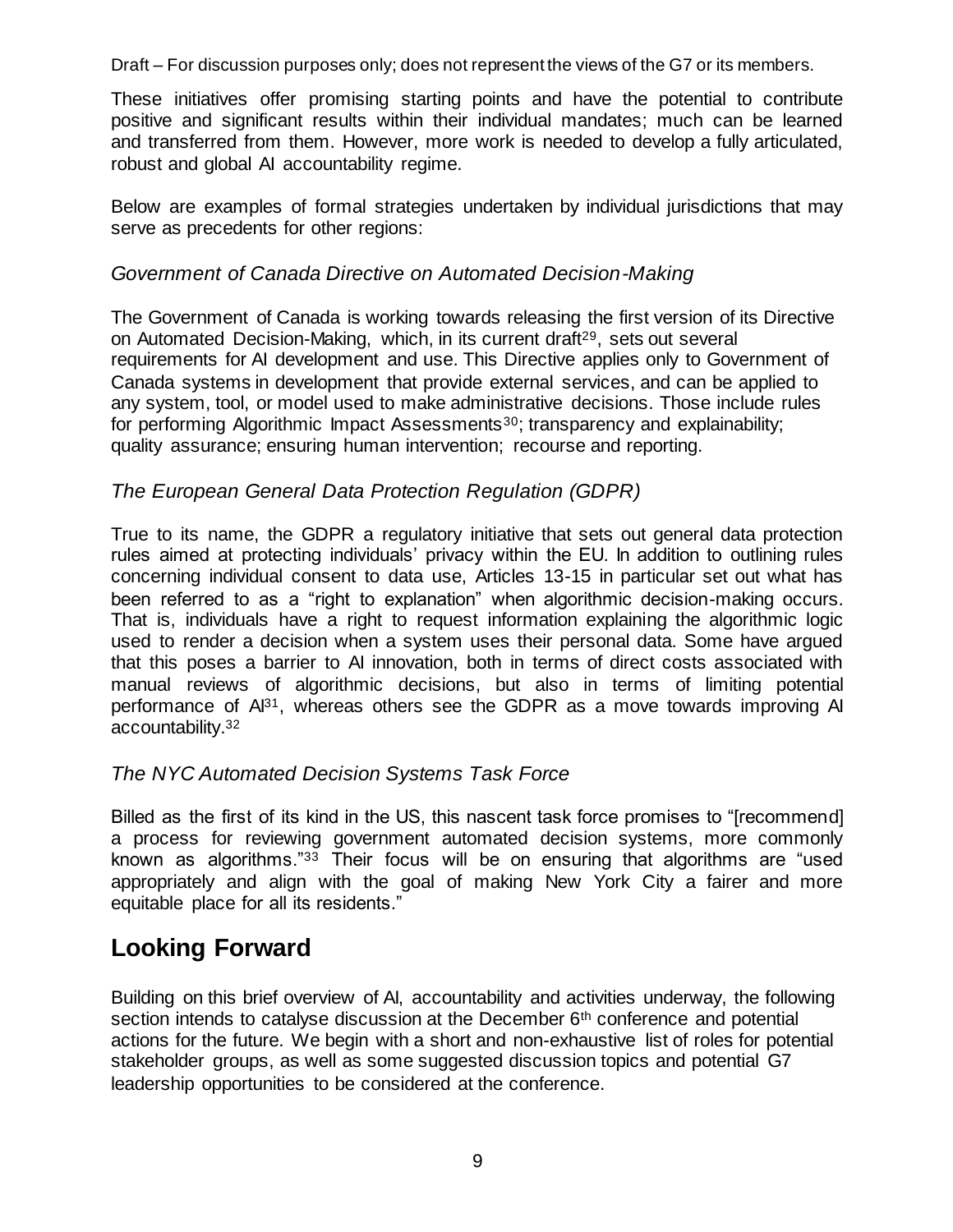#### **Roles for Multiple Stakeholders**

Due to the complexity and intersectionality of issues related to AI and accountability, it will be critical that inclusive opportunities are created for diverse stakeholder groups to come together to move this work forward for the benefit of people worldwide. A number of different stakeholders could be engaged to provide role-specific input on the development and maintenance of robust global AI accountability regimes. Some examples are provided below.

#### *Potential Roles:*

Policymakers in National Governments

- Coordinate policy activity in national and international contexts.
- **Promote responsible and inclusive government research in computer science,** ethical robotics and AI engineering practices, and legal innovation.
- **Promote the creation and verification of accountability, trustworthiness and other** AI standards, both nationally and internationally, that account for the unique opacity of many AI systems, and the power of AI to have broad and rapid impacts on society.

Intergovernmental Organizations

- Provide a forum for convening international stakeholders to discuss high-level accountability strategies.
- Work towards policies and coordination mechanisms for addressing AI accountability and trust issues.

Policymakers in Sub-National Governments

- Convene relevant local stakeholders to develop responsible and inclusive solutions to AI-related challenges in sub-national jurisdictions.
- Provide opportunities for responsible and inclusive AI experimentation and share best practices with other jurisdictions.
- Support localized AI accountability and trustworthiness work that draws on region-specific law, economics, or culture.

Corporations and Other Data Owners

- Ensure appropriate levels of human control in the design and use of automated (algorithmic) decision-making.
- Implement transparent, meaningful ethics and accountability processes throughout the innovation lifecycle.
- Define and promote codes of conduct to support accountability.
- Engage regulators to help identify opportunities for responsible regulation, for example to help coordinate industry responses where externalities result from algorithmic decision-making.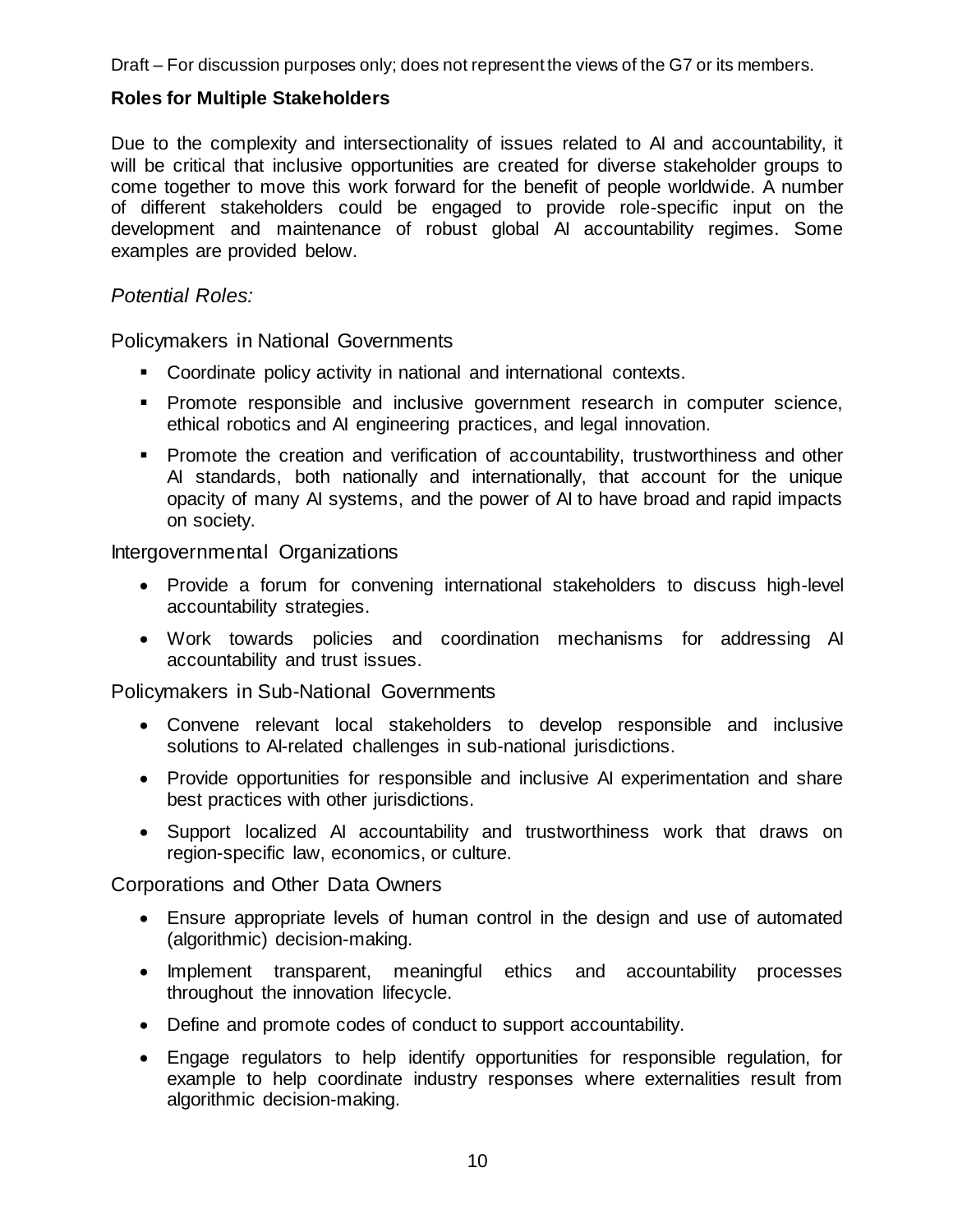Universities and Colleges

- Ensure AI Ethics is a core aspect of computer science and engineering curricula, and that coding literacy is a core aspect of social science and humanities curricula.
- Coordinate interdisciplinary research, workshops and meetings to further promote topics in the ethical engineering of robotics and AI.

Advocacy Groups and Public Interest Organizations

- Provide mechanisms for inclusive citizen engagement.
- Bridge knowledge sharing and dialogue between government and private sectors.
- Promote fair and open data sets for model training.

**Foundations** 

- Invest in responsible and inclusive AI research and innovation.
- Provide platforms for researchers to help craft AI toolkits and evaluation frameworks.

Professional Regulatory Bodies and Organizations

 Develop Codes of Conduct and accountability mechanisms for licensed members, that account for members' unique ability to have broad and rapid impacts on society through the development, procurement, deployment and use of AI systems.

#### **What We Heard**

An early draft of this paper was placed online for public consultation. We received feedback from a number of individuals in Canada and Japan. Much of their feedback has been incorporated into the paper, but we have also attempted to present a summary below. Please note that these have been condensed or reworded, and are intended to represent the views of those consulted, not necessarily the views of the authors.

Multi-stakeholder Engagement

- Ensure that policymakers engage with deep technical experts.
- Encourage genuine diversity in engagement, particularly with marginalized communities and civil society.
- Ensure that conflicts of interest are managed, particularly among stakeholders that will benefit from widespread AI adoption.
- Pivot discussion from accountability to ethics more broadly.
- Consider the various governance and accountability intersections at international, national, regional, and municipal levels.
- Ensure that the perspectives of low- and middle-income countries are incorporated into decisions and proposals.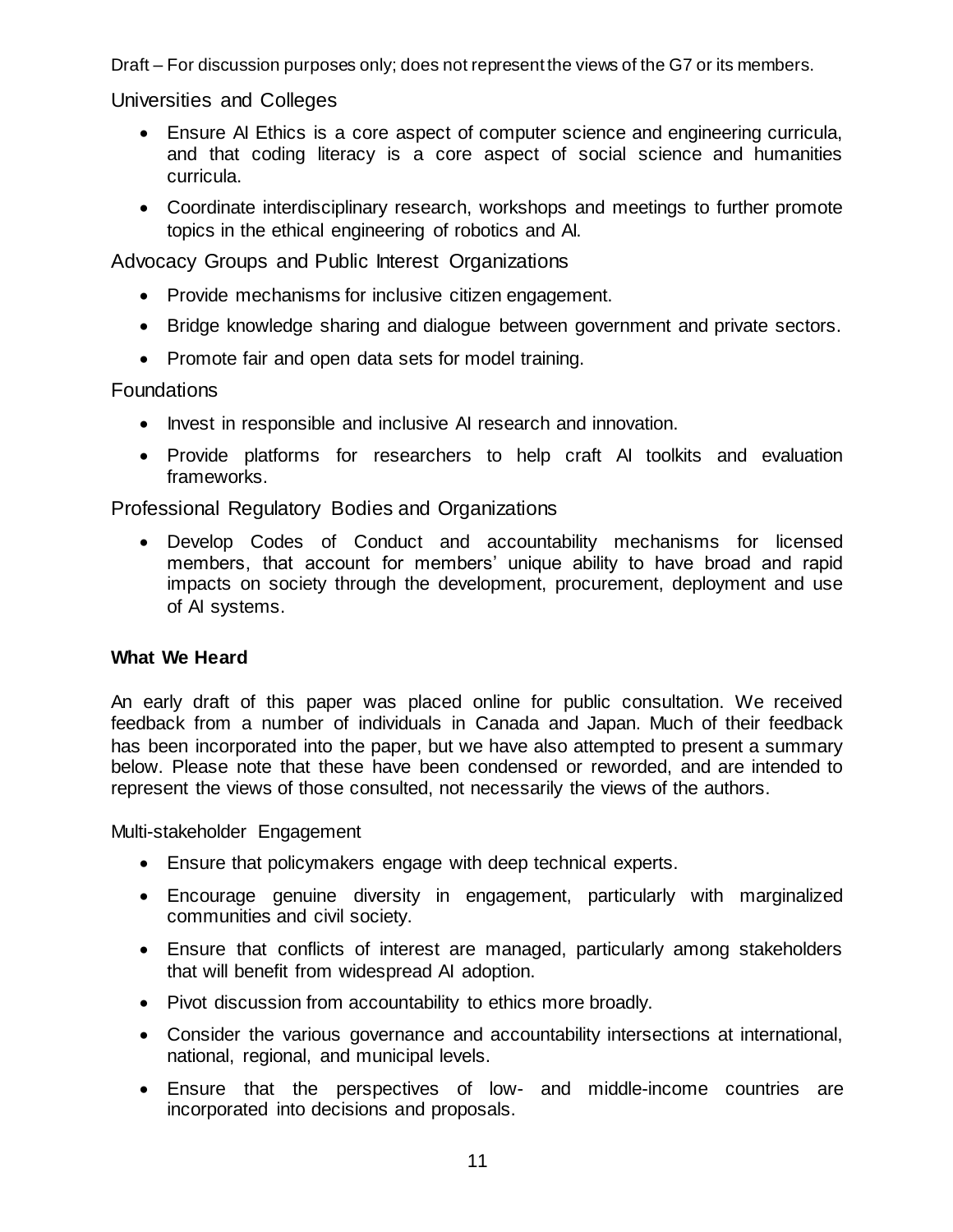Ensure that participation is not limited to beneficiaries or advocates of new technology.

Opportunities for Stakeholder Action

- Promote greater diversity in the technology workforce.
- Support public education and public ethics research.
- Develop data standards.
- Develop sectoral working groups by application.
- Ensure that regulatory and standards development processes are open and not restricted by stakeholders' financial resources.
- Consider a research ethics board or clinical trials style body for certain AI applications.
- Ensure that government staff at all levels have a sufficient understanding of AI to provide both oversight and identify opportunities for service modernization.
- Consider where existing policy, such as privacy, security, trade secrets, and copyright, may create barriers to accountability.
- Promote accessibility to the public by issuing all communications in plain language.
- Incorporate members of the public into any advisory or governance bodies.
- Develop funding support mechanisms so that vulnerable groups and youth can fully participate in discussions on an equal basis with industrial representatives.
- Support the promotion of trust in AI through the public commitment of organizations to specific principles, and further, through verification by third party compliance audits.
- While the free market may eventually arrive at an equilibrium of accountable AI, the transition period has the possibility of non-trivial harms, making a case for government involvement.

Other Considerations

- Pay close attention to scenarios in which human control of AI systems can be lost.
- Examine potential future AI scenarios, not just current challenges and opportunities
- Transparency is necessary but not sufficient.
- It is critical that new technology not change the fundamental role of civil society.
- Make clear distinctions between AI effects that can cause bodily harms versus financial harms and treat each appropriately.
- Accountability is a primarily social, rather than technical, challenge.
- AI deployment exists within a social architecture of cultural, legal, economic, and political contexts.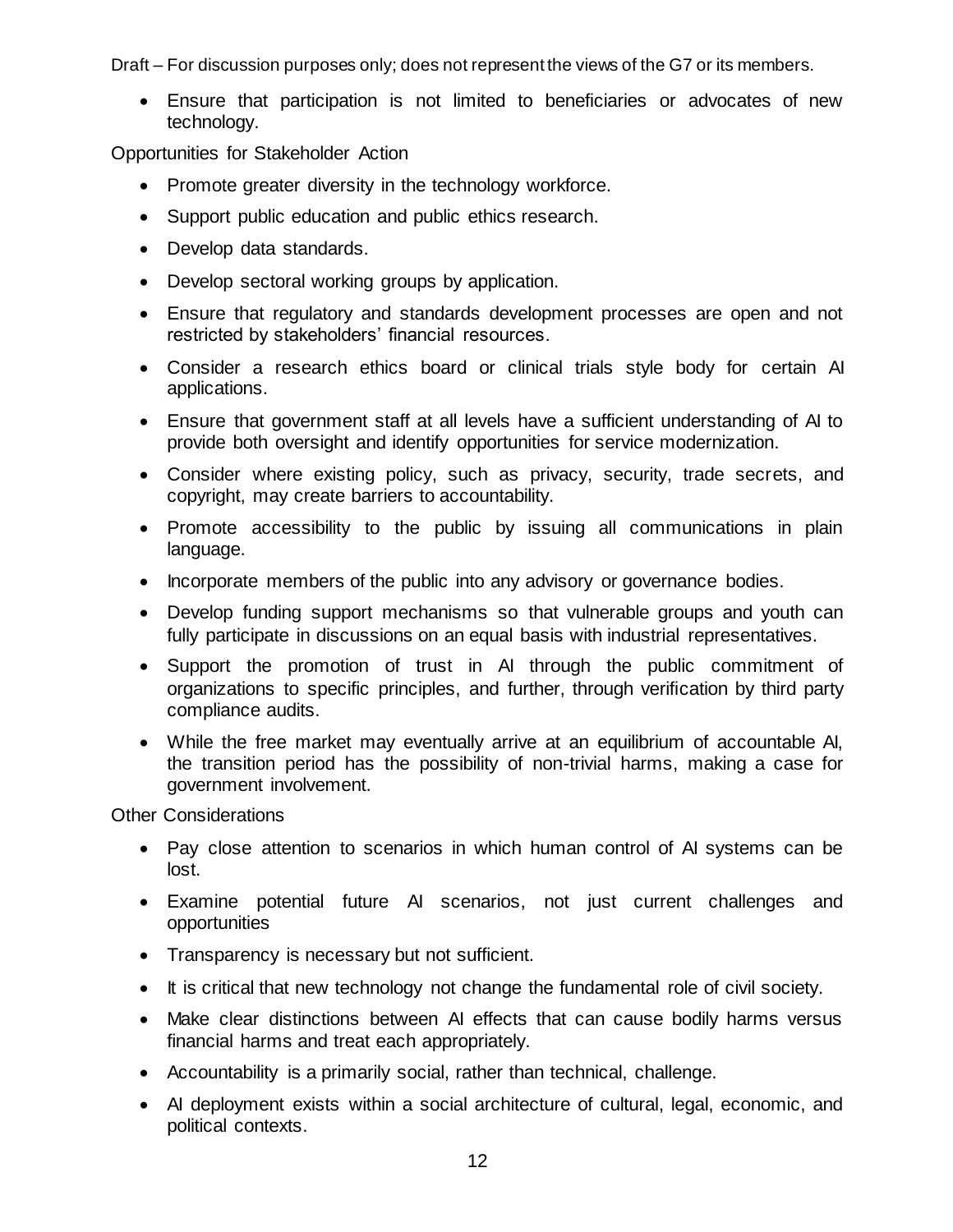- Ensure that autonomous systems are accountable to people that are affected by these systems.
- Increasing autonomy of systems, particularly physical autonomy of robots, increases a variety of risk factors.
- Codes of conduct will not be sufficient to shape behaviour and constrain abuse; legal responses will be required.
- Non-technical solutions, such as disclosure requirements for large commercial systems, may be more productive than emerging technical research.
- The AI industry will need to ensure responsible activity so that its social license is maintained, particularly in sensitive fields, such as healthcare.
- Soft law, such as development and utilization guidelines and principles, can eventually become de facto hard law as these standards are increasingly viewed as baselines of responsibility to avoid negligence.
- Multinational coordination of standards would reduce obstacles to the responsible deployment of AI.
- Development and utilization of AI is in the early stage, and in order not to hamper innovation, the principles governing AI should be non-regulatory.
- Compensation may contribute to promoting accountability.
- Risk is estimated by multiplying the probability to the gravity of assumed loss. As risks are sometimes assessed only by the gravity of loss, it is necessary to properly assess the risk with consideration of the probability.
- There is a possibility that the assessed risks may differ depending on the cultures, and it may be necessary to set a different level of accountability for each culture.
- Preparing a mechanism for stopping the use of AI immediately when damage is caused by the use has the effect of preventing the spread of damage and leads to improvement of the trust.
- Consider promoting the trust including the foundation of an insurance system.
- Consider establishing an exemption clause like the aircraft accident investigation committee.
- Clarify what should be explained, to what extent explanation is required and what kind of explanation method is acceptable.

#### **The G7 Looking Forward**

Building on the discussion initiated by the 2016 G7 ICT Ministerial Meeting in Takamatsu, G7 members have undertaken studies on the potential social, economic, ethical, and legal issues raised by AI, as well as AI's socio-economic impact.

The G7 also recognises the need for further information sharing and discussion to deepen the understanding of the multi-faceted opportunities and challenges brought by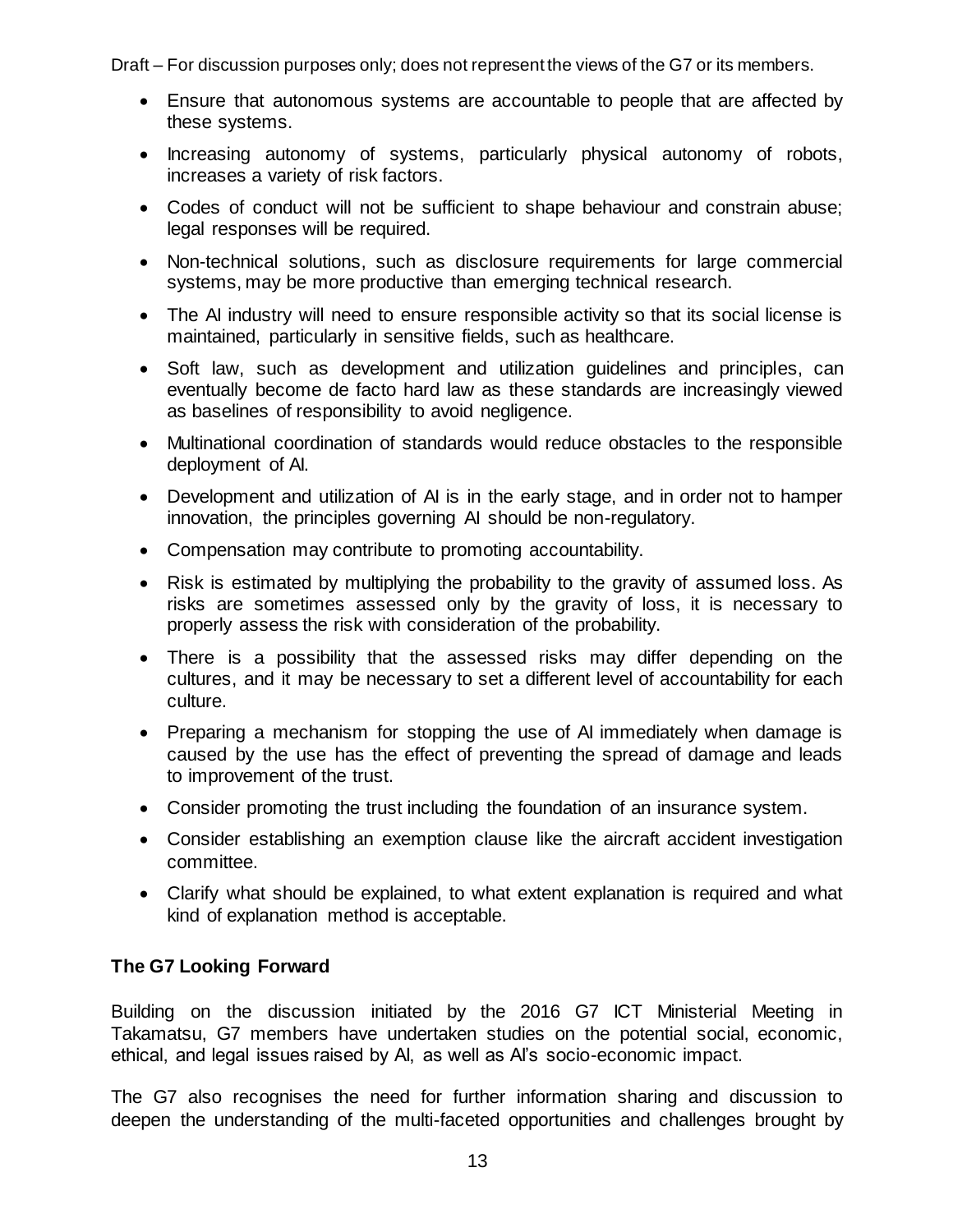AI. There are a number of potential roles that the G7 and other multi-lateral groups could play in the promotion of greater accountability in the AI sector. Some examples are provided below:

- Explore the potential for the emerging Canada-France international study group on AI to include other G7 members.
- Formally endorse an existing, or create a new declaration of, principles on ethical AI.
- Form a G7 working group to meet regularly and share best practices for different topics, including accountability frameworks and ethical AI use in government.
- Commit to a regular Multi-stakeholder Summit, such as December 6<sup>th</sup>, to examine emerging AI and accountability issues, in an open and inclusive forum.
- G7 commitment of support for national-level initiatives regarding accountability.

## **Conclusion**

 $\overline{a}$ 

We are appreciative of the opportunity to provide this overview of AI and accountability in an effort to stimulate robust discussion at the December  $6<sup>th</sup>$  conference. As the development of AI applications expands and accelerates, it is urgent and important for stakeholders to come together from all sectors, and across borders, to better understand what accountability means in an AI-enabled world and the implications for societal trust. We hope this survey of AI accountability is a useful resource for conference participants and others, stimulating future discussions and potential actions among G7 members, other countries and stakeholders worldwide.

<sup>1</sup> [https://g7.gc.ca/w p-content/uploads/2018/06/FutureArtificialIntelligence.pdf](https://g7.gc.ca/wp-content/uploads/2018/06/FutureArtificialIntelligence.pdf)

<sup>2</sup> WWW Foundation. (2017). "Algorithmic Accountability: Applying the Concept to Different Country Contexts." *World Wide Web Foundation*. Online: [https://w ebfoundation.org/docs/2017/07/Algorithms\\_Report\\_WF.pdf](https://webfoundation.org/docs/2017/07/Algorithms_Report_WF.pdf), 5.

<sup>3</sup> Sharkey, N. (2018). "The Impact of Gender and Race Bias in AI." *ICRC: Humanitarian Law & Policy.* Online: http://blogs.icrc.org/law [-and-policy/2018/08/28/impact-gender-race-bias-ai/](http://blogs.icrc.org/law-and-policy/2018/08/28/impact-gender-race-bias-ai/)

<sup>4</sup> Doshi-Velez, F., Kortz, M. (2017). "Accountability of AI Under the Law : The Role of Explanation." *Berkman Klein Center Working Group on Explanation and the Law, Berkman Klein Center for Internet & Society working paper.* Online:<http://nrs.harvard.edu/urn-3:HUL.InstRepos:34372584>

<sup>5</sup> Levin, S. (2018). "Tesla Fatal Crash: "Autopilot" Mode Sped Up Car Before Drive Killed, Report Finds." *The Guardian*. (8 June). Online: [https://w ww.theguardian.com/technology/2018/jun/07/tesla-fatal-crash-silicon-valley](https://www.theguardian.com/technology/2018/jun/07/tesla-fatal-crash-silicon-valley-autopilot-mode-report)[autopilot-mode-report;](https://www.theguardian.com/technology/2018/jun/07/tesla-fatal-crash-silicon-valley-autopilot-mode-report) and Angw in, J. et al. (2016). "Machine Bias." *ProPublica.* Online: [https://w ww.propublica.org/article/machine-bias-risk-assessments-in-criminal-sentencing](https://www.propublica.org/article/machine-bias-risk-assessments-in-criminal-sentencing)

<sup>6</sup> Cath et al. (2017). "Artificial Intelligence and the 'Good Society': The US, EU, and UK Approach." *Science and Engineering Ethics 24*(2): 505-528.

<sup>7</sup> Reisman, D. et al. (2018). "Algorithmic Impact Assessments: A Practical Framew ork for Public Agency Accountability." *AI Now Institute.* Online: [https://ainow institute.org/aiareport2018.pdf;](https://ainowinstitute.org/aiareport2018.pdf) WWW Foundation; Doshi-Velez.; Jones, M., Millar, J. (2017). "Hacking Metaphors in the Anticipatory Governance of Emerging Technology: The Case of Regulating Robots." In R. Brow nsw ord, E. Scotford & K. Yeung (Eds.) *The Oxford Handbook on the Law and Regulation of Technology*. (Oxford: Oxford University Press).

<sup>8</sup> Millar, J. (2017). "Ethics Setting for Autonomous Vehicles." In P. Lin, R. Jenkins, K. Abney & G.A. Bekey (Eds.) *Robot Ethics 2.0.* (Oxford: Oxford University Press).

<sup>&</sup>lt;sup>9</sup> Millar, J., Kerr, I. (2016). "Delegation, Relinquishment, Responsibility: The Prospect of Expert Robots." In Ryan Calo, Michael Froomkin & Ian Kerr. (Eds.) *Robot Law*. (Cheltenham, UK: Edw ard Elgar Press).